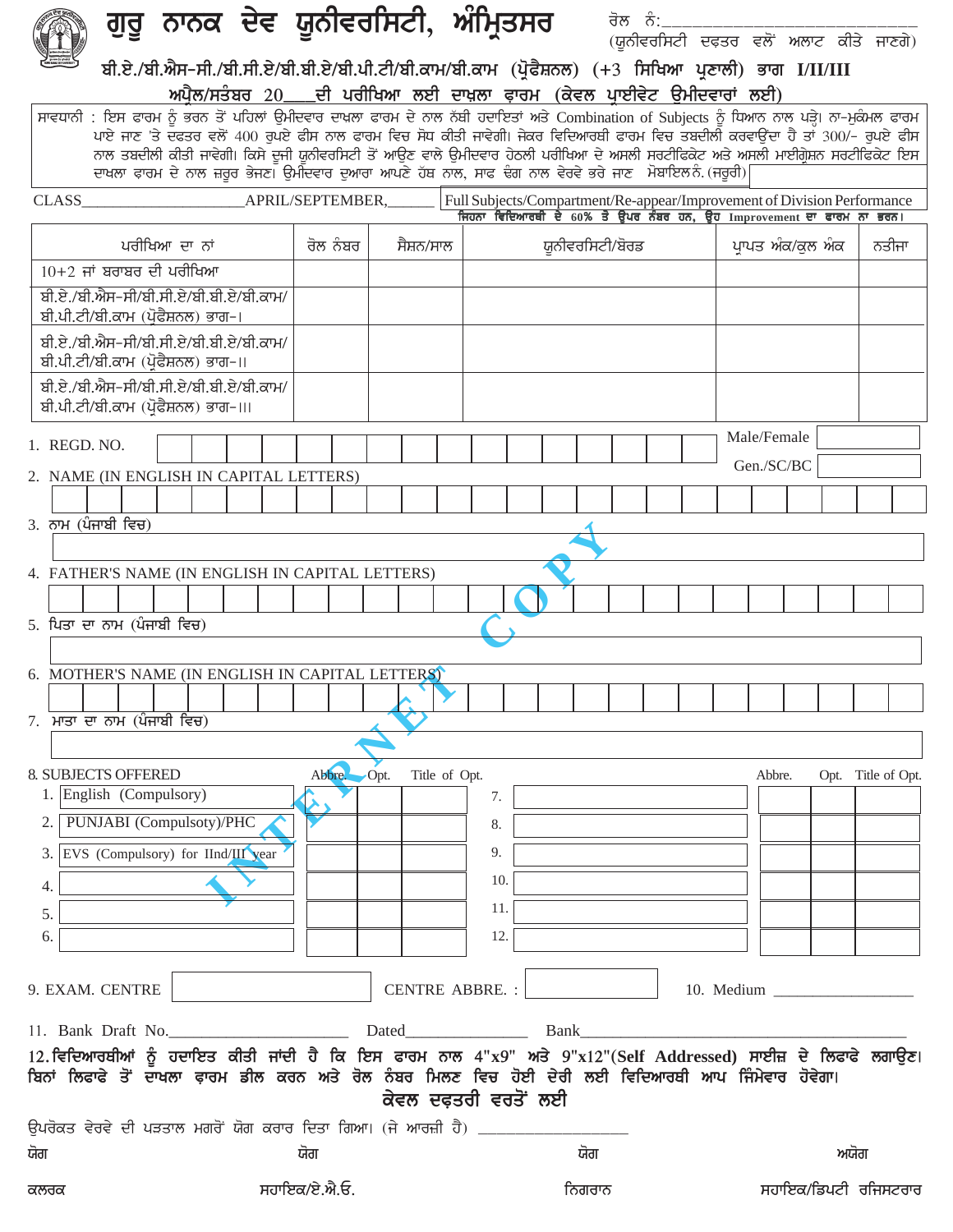| ਸ) ਜੇ ਹਾਂ ਤਾਂ ਵਿਸ਼ੇ ਦਾ ਨਾਮ ਲਿਖੋ         |                                                                                                                                                                                                                                                                                                         |                                          |                                              |
|-----------------------------------------|---------------------------------------------------------------------------------------------------------------------------------------------------------------------------------------------------------------------------------------------------------------------------------------------------------|------------------------------------------|----------------------------------------------|
|                                         | ਹ) ਕੇਵਲ ਇੰਪਰੂਵਮੈਂਟ ਕਰਨ ਵਾਲੇ ਉਮੀਦਵਾਰਾਂ ਲਈ : ਜਿਹੜੇ ਬਾਗ ਵਿਚ ਤੁਸੀਂ ਇੰਪਰੂਵਮੈਂਟ ਕਰਨ ਵਾਸਤੇ ਦਾਖਲਾ ਫਾਰਮ ਦਿੱਤਾ ਹੈ<br>ਉਸ 'ਤੇ $(\sqrt{)}$ ਲਗਾਓ : ਬੀ.ਏ./ਬੀ.ਐਸ-ਸੀ. ਭਾਗ ।/।।/।।।                                                                                                                                       |                                          |                                              |
|                                         | 13. ਉਨ੍ਹਾਂ ਉਮੀਦਵਾਰਾਂ ਲਈ, ਜਿਨ੍ਹਾਂ ਨੇ ਪਹਿਲਾਂ ਹੀ ਆਨਰਜ਼-ਇਨ-ਪੰਜਾਬੀ/ਹਿੰਦੀ/ਉਰਦੂ ਆਦਿ ਦੀ ਪਰੀਖਿਆ ਪਾਸ ਕੀਤੀ ਹੈ। ਪਰੀਖਿਆ ਦਾ ਨਾਮ ਜੋ ਪਾਸ ਕੀਤੀ                                                                                                                                                                           |                                          |                                              |
|                                         |                                                                                                                                                                                                                                                                                                         |                                          |                                              |
| 14. ਪਿਛਲੀ ਪਰੀਖਿਆ ਦਾ ਨਤੀਜਾ ਨਿਕਲਣ ਦੀ ਮਿਤੀ |                                                                                                                                                                                                                                                                                                         |                                          |                                              |
|                                         | 15. ਕੀ ਤੁਹਾਨੂੰ ਕਦੀ ਪਰੀਖਿਆ ਦੇਣ ਤੋਂ ਅਯੋਗ ਕਰਾਰ ਦਿਤਾ ਹੈ? ਜਾਂ ਕਿਸੇ ਹੋਰ ਯੂਨੀਵਰਸਿਟੀ/ਬੋਰਡ ਵਿਚ ਤੁਹਾਡੇ ਵਿਰੁੱਧ ਅਣ-ਉਚਿਤ ਸਾਧਨ ਦਾ ਕੋਈ ਕੇਸ ਚਲ ਰਿਹਾ ਹੈ?                                                                                                                                                                 |                                          |                                              |
|                                         |                                                                                                                                                                                                                                                                                                         |                                          |                                              |
|                                         |                                                                                                                                                                                                                                                                                                         |                                          |                                              |
|                                         | ਹਾਂ ਵਿਚ ਹੈ ਤਾਂ ਕਾਲਜ ਦਾ ਨਾਮ ਵੀ ਲਿਖੋ___________                                                                                                                                                                                                                                                           |                                          |                                              |
|                                         |                                                                                                                                                                                                                                                                                                         |                                          |                                              |
|                                         |                                                                                                                                                                                                                                                                                                         |                                          |                                              |
|                                         |                                                                                                                                                                                                                                                                                                         |                                          |                                              |
|                                         |                                                                                                                                                                                                                                                                                                         |                                          |                                              |
|                                         | ਦਿਤੀ ਸੂਚਨਾ ਮੇਰੀ ਜਾਣਕਾਰੀ ਅਤੇ ਵਿਸ਼ਵਾਸ ਅਨੁਸਾਰ ਦਰੁਸਤ ਹੈ ਇਸ ਵਿਚ ਕੁਝ ਵੀ ਛੁਪਾਇਆ ਨਹੀ ਗਿਆ। ਮੈਂ ਇਸ ਗੱਲ ਤੋਂ ਜਾਣੂ ਹਾਂ ਕਿ ਜੇਕਰ ਮੇਰੇ ਦੁਆਰਾ ਦਿੱਤੀ ਗਈ                                                                                                                                                                   |                                          |                                              |
|                                         | ਸੂਚਨਾ ਝੁਠੀ ਸਾਬਤ ਹੁੰਦੀ ਹੈ ਤਾਂ ਮੈਂ ਕਾਨੂੰਨ ਅਧੀਨ ਸਜ਼ਾ ਦਾ ਭਾਗੀਦਾਰ ਹੋਵਾਂਗਾ/ਹੋਵਾਂਗੀ ਅਤੇ ਮੈਨੂੰ ਉਸ ਵਿਦਿਅਕ ਸੰਸਥਾ ਵਿਚੋਂ ਸਰਸਰੀ ਤੌਰ ਤੇ (Summarily) ਕੱਢ ਦਿੱਤਾ                                                                                                                                                         |                                          |                                              |
|                                         | ਜਾਵੇਗਾ ਜਿਸ ਵਿਚ ਮੈਂ ਅਜਿਹੀ ਝੂਠੀ ਸੂਚਨਾ ਦੇ ਆਧਾਰ ਤੇ ਦਾਖਲਾ ਲਿਆ ਹੈ।                                                                                                                                                                                                                                            |                                          |                                              |
|                                         |                                                                                                                                                                                                                                                                                                         |                                          |                                              |
|                                         |                                                                                                                                                                                                                                                                                                         |                                          |                                              |
|                                         |                                                                                                                                                                                                                                                                                                         |                                          |                                              |
|                                         |                                                                                                                                                                                                                                                                                                         |                                          |                                              |
|                                         |                                                                                                                                                                                                                                                                                                         |                                          |                                              |
| ਮਿਤੀ                                    |                                                                                                                                                                                                                                                                                                         |                                          | ਉਮੀਦਵਾਰ ਦੇ ਹਸਤਾਖ਼ਰ                           |
|                                         |                                                                                                                                                                                                                                                                                                         | ਸਰਟੀਫਿਕੇਟ ਨੰਬਰ 1 (ਪ੍ਰਾਈਵੇਟ ਉਮੀਦਵਾਰਾਂ ਲਈ) |                                              |
|                                         |                                                                                                                                                                                                                                                                                                         |                                          |                                              |
|                                         | 1. ਬਿਨੈਕਾਰ ਦਾ ਆਚਰਣ ਠੀਕ ਹੈ ਅਤੇ ਉਸ ਦੀਆਂ ਤਸਦੀਕ-ਸ਼ੁਦਾ ਫੋਟੋਆਂ ਚਿਪਕਾ ਦਿੱਤੀਆਂ ਹਨ।                                                                                                                                                                                                                              |                                          |                                              |
| ਤਸਦੀਕ–ਸ਼ੁਦਾ<br>ਫੋਟੋ ਚਿਪਕਾਓ              | 2. ਚਾਲੂ ਅਕਾਦਮਿਕ ਸਾਲ ਵਿਚ ਇਸ ਉਮੀਦਵਾਰ ਨੇ ਕੈਜੂਅਲ ਉਮੀਦਵਾਰ ਤੋਂ ਬਿਨਾਂ, ਇਸ ਯੂਨੀਵਰਸਿਟੀ ਨਾਲ ਸੰਬੰਧਿਤ ਕਿਸੇ ਕਾਲਜ                                                                                                                                                                                                     |                                          |                                              |
|                                         | ਵਿਚ ਦਾਖਲਾ ਨਹੀਂ ਲਿਆ ਹੈ।                                                                                                                                                                                                                                                                                  |                                          |                                              |
|                                         | 3. ਦਾਖ਼ਲਾ ਫ਼ਾਰਮ ਵਿਚ ਦਿੱਤੇ ਗਏ ਵੇਰਵੇ ਠੀਕ ਹਨ ਅਤੇ ਇਸ ਨੇ ਮੇਰੇ ਸਾਹਮਣੇ ਦਸਤਖ਼ਤ ਕੀਤੇ ਹਨ।<br>4. ਉਹ ਕਿਸੇ ਵਿਭਾਗ ਵਿਚ ਨੌਕਰੀ ਨਹੀਂ ਕਰਦਾ/ਕਰਦੀ ਹੈ।                                                                                                                                                                        |                                          |                                              |
|                                         |                                                                                                                                                                                                                                                                                                         |                                          |                                              |
|                                         |                                                                                                                                                                                                                                                                                                         |                                          | ਤਸਦੀਕ ਕਰਨ ਵਾਲੇ ਦੇ ਹਸਤਾਖ਼ਰ (ਮੋਹਰ)             |
|                                         |                                                                                                                                                                                                                                                                                                         |                                          |                                              |
|                                         |                                                                                                                                                                                                                                                                                                         | ਸਰਟੀਫਿਕੇਟ ਨੰਬਰ $2$                       |                                              |
|                                         | (ਲੇਟ ਕਾਲਜ ਉਮੀਦਵਾਰਾਂ (ਐਲ.ਸੀ.ਐਸ.) ਲਈ ਸਰਟੀਫਿਕੇਟ ਜਿਹੜੇ ਕਿ ਪੂਰੇ ਵਿਸ਼ਿਆਂ ਜਾਂ ਕੰਪਾਰਟਮੈਂਟ ਦੀ ਪਰੀਖਿਆ ਦੇ ਰਹੇ ਹਨ)                                                                                                                                                                                                  |                                          |                                              |
|                                         |                                                                                                                                                                                                                                                                                                         |                                          |                                              |
| ਤਸਦੀਕ ਕੀਤਾ ਜਾਂਦਾ ਹੈ ਕਿ :                |                                                                                                                                                                                                                                                                                                         |                                          |                                              |
|                                         |                                                                                                                                                                                                                                                                                                         |                                          |                                              |
|                                         |                                                                                                                                                                                                                                                                                                         |                                          |                                              |
|                                         |                                                                                                                                                                                                                                                                                                         |                                          |                                              |
|                                         | ਰੈਗੂਲਰ ਉਮੀਦਵਾਰ ਵਜੋਂ ਦਿਤੀ ਸੀ ਪਰ ਫੇਲ੍ਹ ਹੋ ਗਿਆ ਸੀ/ਕੰਪਾਰਟਮੈਂਟ ਆ ਗਈ ਸੀ।<br>3. ਇਸ ਉਮੀਦਵਾਰ ਦਾ ਆਚਰਣ ਠੀਕ ਹੈ। ਉਸ ਨੇ ਇਹ ਦਾਖ਼ਲਾ ਫ਼ਾਰਮ ਆਪ ਭਰਿਆ ਹੈ ਅਤੇ ਮੇਰੇ ਸਾਹਮਣੇ ਦਸਤਖ਼ਤ ਕੀਤੇ ਹਨ। ਇਸ ਵਿਚ ਦਿੱਤੇ ਗਏ ਵੇਰਵੇ ਠੀਕ ਹਨ।                                                                                                      |                                          |                                              |
|                                         |                                                                                                                                                                                                                                                                                                         |                                          |                                              |
|                                         |                                                                                                                                                                                                                                                                                                         |                                          |                                              |
| ਮਿਤੀ                                    |                                                                                                                                                                                                                                                                                                         |                                          | ਤਸਦੀਕ ਕਰਨ ਵਾਲੇ ਦੇ ਹਸਤਾਖ਼ਰ (ਮੋਹਰ)             |
|                                         |                                                                                                                                                                                                                                                                                                         | ਸਰਟੀਫਿਕੇਟ ਨੰਬਰ 3 (ਕੇਵਲ ਮੁਲਾਜ਼ਮਾਂ ਲਈ)     |                                              |
|                                         |                                                                                                                                                                                                                                                                                                         |                                          |                                              |
|                                         | 1.  ਉਮੀਦਵਾਰ ਦਾ ਨਾਮ_________________________________2. ਅਹੁਦਾ________________________________3. ਵਿਭਾਗ ਦਾ ਨਾਮ____________________________<br>4.  ਤਸਦੀਕ ਕੀਤਾ ਜਾਂਦਾ ਹੈ ਕਿ ਉਪਰੋਕਤ ਕਰਮਚਾਰੀ ਦੀ ਨੌਕਰੀ ਇਕ ਸਾਲ ਤੋਂ ਘੱਟ ਨਹੀਂ ਹੈ ਅਤੇ ਉਸ ਦੇ ਵ<br>ਦਾ ਆਚਰਣ ਠੀਕ ਹੈ। ਇਸ ਉਮੀਦਵਾਰ ਨੇ ਕਿਸੇ ਸੰਬੰਧਿਤ ਕਾਲਜ ਵਿਚ ਦਾਖ਼ਲਾ ਨਹੀਂ ਲਿਆ। |                                          |                                              |
|                                         | 5. ਇਸ ਪ੍ਰਾਰਥਨਾ ਪੱਤਰ ਉਤੇ ਇਸ ਉਮੀਦਵਾਰ ਨੇ ਮੇਰੇ ਸਾਹਮਣੇ ਦਸਤਖ਼ਤ ਕੀਤੇ ਹਨ ਅਤੇ ਇਸ ਵਿਚ ਦਿੱਤੇ ਗਏ ਵੇਰਵੇ ਸਹੀ ਹਨ।                                                                                                                                                                                                      |                                          |                                              |
|                                         |                                                                                                                                                                                                                                                                                                         |                                          |                                              |
|                                         |                                                                                                                                                                                                                                                                                                         |                                          | ਤਸਦੀਕ ਕਰਨ ਵਾਲੇ                               |
|                                         |                                                                                                                                                                                                                                                                                                         |                                          | ਅਧਿਕਾਰੀ ਦੇ ਦਸਤਖ਼ਤ                            |
| ਮਿਤੀ                                    |                                                                                                                                                                                                                                                                                                         |                                          | (ਜਿਹੜਾ ਕਿ ਗਜ਼ਟਡ ਅਫਸਰ ਤੋਂ ਘੱਟ ਨਾ ਹੋਵੇ) (ਮੋਹਰ) |
|                                         |                                                                                                                                                                                                                                                                                                         |                                          |                                              |
|                                         | THE RECEIPT OF FEE/ADMISSION FORM WILL NOT ENTITLE THE CANDIDATE TO APPEAR IN THE EXAMINATION BUT IT                                                                                                                                                                                                    |                                          |                                              |

WILL ONLY ENTITLE HIM/HER FOR CONSIDERATION OF HIS/HER ELIGIBILITY.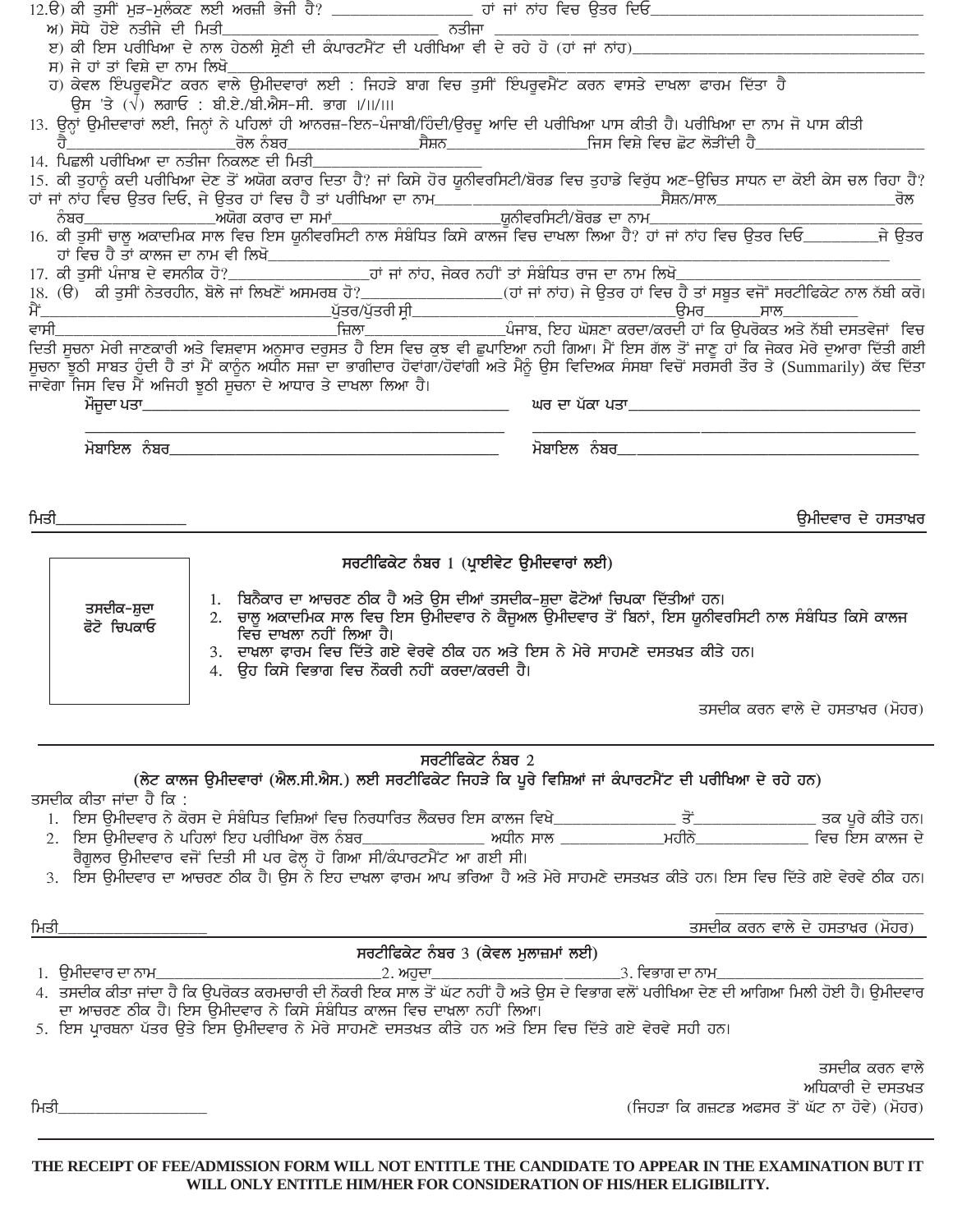## ਵਿਦਿਆਰਥੀਆਂ ਲਈ ਆਮ ਹਦਾਇਤਾਂ (ਵਿਦਿਆਰਥੀ ਇਸ ਪੰਨੇ ਨੂੰ ਲਾਹ ਕੇ ਆਪਣੇ ਕੋਲ ਰੱਖ ਲਵੇ)

ਉਮੀਦਵਾਰ ਨੂੰ ਸਿਲੇਬਸ ਗੋਰ ਨਾਲ ਪੜ੍ਹਨ ਦੀ ਸਲਾਹ ਦਿੱਤੀ ਜਾਂਦੀ ਹੈ ਅਤੇ ਉਹ ਦਾਖਲਾ ਫਾਰਮ ਵਿਚ ਸੰਬੰਧਿਤ ਵਿਸ਼ੇ ਦੀ ਆਪਸ਼ਨ ਲਿਖੇ, ਜਿਸ ਦੀ ਉਸ ਨੇ ਪਰੀਖਿਆ ਦੇਣੀ ਹੈ। ਜੇਕਰ ਉਮੀਦਵਾਰ 1. ਆਪਸ਼ਨ ਲਿਖਣ ਤੋਂ ਅਸਮਰੱਥ ਰਹਿੰਦਾ ਹੈ ਅਤੇ ਇਸ ਕਾਰਣ ਉਸ ਦਾ ਪਰਚਾ ਖੁੰਝ ਜਾਂਦਾ ਹੈ ਤਾਂ ਇਸ ਲਈ ਉਹ ਆਪ ਜ਼ਿੰਮੇਵਾਰ ਹੋਵੇਗਾ।

ਦਾਖਲਾ ਫਾਰਮ ਭਰਦੇ ਸਮੇਂ ਉਮੀਦਵਾਰ ਪੰਨਾ 3 ਉਤੇ ਦਿਤੇ 'Combination of Subjects' ਨੂੰ ਧਿਆਨ ਨਾਲ ਪੜ੍ਹਨ। ਗਲਤ 'Combination of Subjects' ਦੀ ਚੋਣ ਕਰਨ ਦੇ ਸਿੱਟੇ ਵਜੋਂ  $2.$ ਡੇਟ-ਸ਼ੀਟ ਵਿਚ ਕਲੈਸ਼ ਹੋਣ ਕਰਕੇ ਪੇਪਰ ਖੁੰਝ ਜਾਣ ਦਾ ਜਿੰਮੇਵਾਰ ਉਮੀਦਵਾਰ ਆਪ ਹੋਵੇਗਾ।

ਹਰ ਇਕ ਉਮੀਦਵਾਰ ਨੂੰ ਉਹ ਪਰੀਖਿਆ, ਜਿਹੜੀ ਉਸ ਨੇ ਦੇਣੀ ਹੋਵੇ, ਸੰਬੰਧੀ ਸਟੈਚੂਟ ਅਤੇ ਆਰਡੀਨੈਂਸ ਪੜ੍ਹ ਕੇ ਯਕੀਨੀ ਬਣਾ ਲੈਣਾ ਚਾਹੀਦਾ ਹੈ ਕਿ ਉਹ ਪਰੀਖਿਆ ਦੇਣ ਦੇ ਯੋਗ ਹੈ, ਨਹੀਂ ਤਾਂ ਦਾਖਲਾ ਫੀਸ ਮੋੜਨ ਯੋਗ ਨਹੀਂ ਹੋਵੇਗੀ। ਸਟੈਚੂਟਸ ਅਤੇ ਆਰਡੀਨੈਂਸਜ਼ ਦੀ ਕਾਪੀ ਕੈਸ਼ੀਅਰ, ਗੁਰੂ ਨਾਨਕ ਦੇਵ ਯੂਨੀਵਰਸਿਟੀ ਅੰਮਿਤਸਰ ਤੋਂ ਅਦਾਇਗੀ ਕਰਕੇ ਪ੍ਰਾਪਤ ਕੀਤੀ ਜਾ ਸਕਦੀ ਹੈ।

ਕੇਂਦਰ ਦੀ ਤਬਦੀਲੀ ਲਈ ਪ੍ਰਾਰਥਨਾ ਪੱਤਰ (ਨੀਯਤ ਫਾਰਮ ਤੇ) ਤਾਂ ਹੀ ਵਿਚਾਰਿਆ ਜਾਵੇਗਾ ਜੇਕਰ ਉਹ ਹਰ ਪੱਖੋਂ ਮੁਕੰਮਲ ਹੋਵੇਗਾ ਅਤੇ ਇਸ ਦੇ ਨਾਲ ਦੋ ਤਸਦੀਕ ਸ਼ੁਦਾ ਫੋਟੋਆਂ ਅਤੇ 500/- ਰੁਪਏ ਫੀਸ ਬੈਂਕ ਡਰਾਫਟ ਰਾਹੀਂ ਤੇ ਹੋਰ ਸੰਬੰਧਿਤ ਦਸਤਾਵੇਜ਼ ਪਰੀਖਿਆ ਸ਼ੁਰੂ ਹੋਣ ਤੋਂ ਘੱਟੋ-ਘੱਟ ਇਕ ਮਹੀਨਾ ਪਹਿਲਾਂ ਭੇਜੇ ਜਾਣ। ਕਿਸੇ ਵੀ ਉਮੀਦਵਾਰ ਨੂੰ ਕਿਸੇ ਦੂਜੇ ਕੇਂਦਰ ਤੇ ਉਦੋਂ ਤਕ ਜਾਣ ਦੀ ਆਗਿਆ ਨਹੀਂ ਜਦੋਂ ਤਕ ਕਿ ਕੇਂਦਰ ਤਬਦੀਲ ਕਰਨ ਦੇ ਆਦੇਸ਼ਾਂ ਦੀ ਪੁਸ਼ਟੀ ਨਹੀਂ ਹੋ ਜਾਂਦੀ। ਜੇਕਰ ਕੋਈ ਉਮੀਦਵਾਰ ਯੂਨੀਵਰਸਿਟੀ ਵੱਲੋਂ ਦਿਤੇ ਗਏ ਮੌਲਿਕ ਕੇਂਦਰ ਤੋਂ ਇਲਾਵਾ ਕਿਸੇ ਹੋਰ ਕੇਂਦਰ ਵਿਚ ਪਰੀਖਿਆ ਦੇ ਦੇਂਦਾ ਹੈ ਤਾਂ ਉਸ ਦੀਆਂ ਉਤਰ-ਪੱਤਰੀਆਂ ਰੱਦ ਕੀਤੀਆਂ ਜਾ ਸਕਦੀਆਂ ਹਨ। ਕੇਂਦਰ ਦੀ ਤਬਦੀਲੀ ਲਈ ਪ੍ਰਾਥਨਾ ਪੱਤਰ ਕੇਵਲ ਰਜਿਸਟਰੀ ਡਾਕ ਰਾਹੀਂ ਹੀ ਭੇਜਿਆ ਜਾਣਾ ਚਾਹੀਦਾ ਹੈ। ਕੇਂਦਰ ਦੀ ਤਬਦੀਲੀ ਲਈ ਬਿਨੈ-ਪੱਤਰ ਤਾਂ ਹੀ ਵਿਚਾਰਿਆ ਜਾਵੇਗਾ ਜੇਕਰ ਉਮੀਦਵਾਰ ਦੀ ਨੌਕਰੀ ਵਿਚ ਆਪਣੀ ਜਾਂ ਉਸ ਦੇ ਮਾਪਿਆਂ ਜਾਂ ਗਾਰਡੀਅਨ ਦੀ ਬਦਲੀ ਹੋ ਗਈ ਹੋਵੇ। ਅਜਿਹੀ ਸੁਰਤ ਵਿਚ ਉਸ ਨੂੰ 'ਯੋਗ ਬਦਲੀ ਸਰਟੀਫਿਕੇਟ' ਉਸ ਦਫਤਰ ਤੋਂ ਪ੍ਰਾਪਤ ਕਰਕੇ ਦੇਣਾ ਪਵੇਗਾ ਜਿਥੇ ਉਸਦੀ/ਉਸਨੇ/ਉਸਦੇ ਮਾਪਿਆਂ ਨੇ ਡਿਊਟੀ ਸੰਭਾਲੀ ਹੈ ਜਾਂ ਕੇਂਦਰ ਦੀ ਤਬਦੀਲੀ ਲਈ ਪ੍ਰਾਰਥਨਾ ਪੱਤਰ ਉਮੀਦਵਾਰ ਦੇ ਬੀਮਾਰੀ ਦੇ ਆਧਾਰ 'ਤੇ ਵੀ ਵਿਚਾਰਿਆ ਜਾ ਸਕਦਾ ਹੈ ਪਰ ਅਜਿਹੀ ਸਥਿਤੀ ਵਿਚ ਜ਼ਿਲੇ ਦੇ ਮੁਖ ਮੈਡੀਕਲ ਅਫਸਰ ਦੁਆਰਾ ਡਾਕਟਰੀ ਸਰਟੀਫਿਕੇਟ ਪੇਸ਼ ਕਰਨਾ ਲਾਜ਼ਮੀ ਹੋਵੇਗਾ। ਸਥਾਨਕ ਕੇਂਦਰ ਬਦਲਣ ਦੀ ਕਿਸੇ ਵੀ ਹਾਲਤ ਵਿਚ ਆਗਿਆ ਨਹੀਂ ਦਿਤੀ ਜਾਵੇਗੀ।

ਨੋਟ :1. ਮੁੜ ਮੁਲਾਂਕਣ (Re-evaluation) ਦੇ ਨਤੀਜੇ ਦੀਆਂ ਮਿਤੀਆਂ ਦਾ ਪੰਨਾ–4 'ਤੇ ਲਿਖੀਆਂ ਮਿਤੀਆਂ ਨਾਲ ਕੋਈ ਸੰਬੰਧ ਨਹੀਂ ਹੋਵੇਗਾ। 2. ਦਾਖਲਾ ਫਾਰਮ ਭੇਜਣ ਸਮੇਂ ਉਮੀਦਵਾਰ ਪਿਛਲੀ ਪਰੀਖਿਆ ਦੇ ਅੰਕ ਵੇਰਵਾ ਕਾਰਡ ਦੀ ਤਸਦੀਕ ਸ਼ੁਦਾ ਕਾਪੀ ਨਾਲ ਜ਼ਰੂਰ ਭੇਜੇ। 3. ਕਾਲਜ ਉਮਦੀਵਾਰ ਆਪਣਾ ਦਾਖ਼ਲਾ ਫਾਰਮ ਕਾਲਜ ਦੇ ਪ੍ਰਿੰਸੀਪਲ ਸਾਹਿਬ ਪਾਸੋਂ ਤਸਦੀਕ ਕਰਵਾਉਣ ਜਿਥੇ ਉਹ ਪੜ੍ਹਦਾ ਰਿਹਾ ਹੋਵੇ। 4. ਫੋਟੋ ਉਪਰ ਪ੍ਰੀਖਿਆਰਥੀ ਆਪਣਾ ਨਾਮ ਅਤੇ ਮਾਤਾ/ਪਿਤਾ ਦਾ ਨਾਮ ਵੀ ਜ਼ਰੂਰ ਲਿਖਣ। 5. ਯੂਨੀਵਰਸਿਟੀ ਅਧਿਕਾਰ ਖੇਤਰ ਤੋਂ ਬਾਹਰ ਰਹਿੰਦਾ ਪ੍ਰੀਖਿਆਰਥੀ ਇਸ ਯੂਨੀਵਰਸਿਟੀ ਵਿਚ ਪ੍ਰੀਖਿਆ ਨਹੀਂ ਦੇ ਸਕਦਾ। 6. ਪ੍ਰਾਈਵੇਟ ਪ੍ਰੀਖਿਆਰਥੀ ਜਿਸ ਨੇ ਪ੍ਰੈਕਟੀਕਲ ਦਾ ਵਿਸ਼ਾ ਭਰਨਾ ਹੈ, ਉਹ ਪ੍ਰੀਖਿਆਰਥੀ ਆਪਣੇ ਉਸ ਵਿਸ਼ੇ ਵਿਚ 75% ਲੈਕਚਰ ਅਟੈਂਡ ਕਰਨ ਦਾ ਸਰਟੀਫਿਕੇਟ ਮਾਨਤਾ ਪ੍ਰਾਪਤ ਕਾਲਜ ਦੇ ਪ੍ਰਿੰਸੀਪਲ ਜੀ ਤੋਂ ਲੈ ਕੇ ਦਾਖਲਾ ਫਾਰਮ ਦੇ ਨਾਲ ਭੇਜੋ।

### ਦਾਖਲਾ ਫਾਰਮ ਤਸਦੀਕ ਕਰਨ ਲਈ ਸਮਰੱਥ ਅਧਿਕਾਰੀ

ਮੁਖੀ, ਅਧਿਐਨ ਵਿਭਾਗ, ਗੁਰੂ ਨਾਨਕ ਦੇਵ ਯੂਨੀਵਰਸਿਟੀ 1.

ਗੁਰੂ ਨਾਨਕ ਦੇਵ ਯੂਨੀਵਰਸਿਟੀ ਦੇ ਅਧਿਕਾਰ ਖੇਤਰ ਵਿਚ ਸਥਾਪਿਤ ਮਾਨਤਾ ਪਾਪਤ ਕਾਲਜਾਂ ਦੇ ਪਿੰਸੀਪਲ।  $\overline{2}$ .

### ਹੋਰ ੳਮੀਦਵਾਰ

### $(\theta)$  Univerisity Teaching Departments

- 1. ਜਿਹੜੇ ਕਰਮਚਾਰੀ ਵਿਭਾਗਾਂ ਵਿਚ ਕੰਮ ਕਰਦੇ ਹੋਣ-ਗੁਰੂ ਨਾਨਕ ਦੇਵ ਯੂਨੀਵਰਸਿਟੀ ਦੇ ਅਧਿਆਪਨ ਵਿਭਾਗਾਂ ਦੇ ਮੁਖੀ। 2. ਕਾਲਜ ਦੇ ਕਰਮਚਾਰੀਆਂ ਲਈ-ਕਾਲਜ ਦੇ ਪਿੰਸੀਪਲ।
- (M) Non-Teaching Departments
- $\frac{1}{3}$  ਗੁਰੂ ਨਾਨਕ ਦੇਵ ਯੂਨੀਵਰਸਿਟੀ ਦੇ ਕਰਮਚਾਰੀਆਂ ਲਈ ਜਿੰਨਾ ਨੂੰ ਵਿਭਾਗੀ ਆਗਿਆ ਮਿਲੀ ਹੋਵੇ-ਸਬੰਧਿਤ ਸ਼ਾਖਾ/ਵਿਭਾਗ ਦੇ ਮਖੀ।
- 4. ਸਰਕਾਰੀ ਕਰਮਚਾਰੀਆਂ ਲਈ-ਦਫ਼ਤਰ ਦਾ ਮੁਖੀ, ਜੋ ਗਜ਼ਟਿਡ ਅਫ਼ਸਰ ਹੋਵੇ।
- 5. ਮਿਲਟਰੀ ਦੇ ਕਰਮਚਾਰੀਆਂ ਲਈ-ਉਨ੍ਹਾਂ ਦੀ ਯੁਨਿਟ ਦਾ ਕਮਾਂਡਿੰਗ ਅਫਸਰ।
- 6. ਕੈਦੀਆਂ ਲਈ-ਜੇਲ੍ਹ ਦੇ ਨਿਗਰਾਨ ਹੀ ਦਾਖਲਾ ਫਾਰਮ ਤਸਦੀਕ ਕਰ ਸਕਦੇ ਹਨ।

### **Combination of Subjects**

### **Compulsory Subjects : Two** 1. English 2. Punjabi/Punjab History & Culture

**Elective Subjects: Three** 

(A candidate shall select three subjects in all selecting not more than one subject from any of the following sets of combinations)

#### **Subjects** Group

앦

यू

 $\frac{2}{6}$ 

**ALLE** 

 $\sigma$ 

<u>Pik</u>

**c**<sub>ICII</sub>

ति

<u>ਦਦਿਆਰਸ਼ੀ ਇਸ</u>

- 1. English/Hindi/Sanskrit/Punjabi/Bangla/Urdu/Persian/Tamil/ Assamese/French/Arabic/Russian/German
- 2. Economics/Defence Studies/Sociology/Fine Arts/Education/History of Arts/Commercial Arts/Sculpture
- 3. History/Mathematics/Psychology/Ancient Indian History & Culture/ Folk Arts and Culture/ Quantitative Techniques/Religious Studies
- 4. Political Science/Indian Classical Dance/Stat./App.Stat/Commerce/ Electronics
- 5. Public Admn./Home Science/Physical Education/Computer Science/ **Dramatic Arts**
- 6. Philosophy/Geography/Music Vocal/Music Inst./Tabla/Rural Development/Agri. Economics and Marketing/Ind. Economics.
- 1. The candidates shall be allowed to offer both Hindi & San-Note: skrit as elective subjects from Group No. 1.
- 2. The candidates shall also be allowed to offer both Music (Vocal)  $\&$ Music (Instrumental) as elective subject from Group No. 6.
- 3. The **blind candidates** shall be allowed to offer any two elective subjects out of Music(Vocal), Music(Instrumental) and Tabla from Group No. 6.
- The candidates who have passed  $+2$  examination without taking Sci-4. ence/Computer/Economics/Mathematics may offer Computer Science subject in B.A./B.Sc. Examination.

#### **Vocational Course Subjects:** (A candidate can offer only one vocational course subject from the following subjects)

- 7. Functional English/Office Management & Secretarial Practice/Computer Equipments Mtc./Clinical Nutrition Dietics/Tax Procedure and Practices/Functional Sanskrit/Still Photography and Audio Products/ Advertisement Sales Promotion and Sales Management/Computer Applications/Industrial Chemistry/Food Science and Quality Control/ Microbiology/Tourism and Travel Management/Non Conventional Energy Sources/Automobile Mtc./ Refrigeration and Air-conditioning/Functional Punjabi/Functional Hindi/Dairy Farming/Early Childhood Care and Education/Fashion Designing & Garment Construction/Journalism and Mass Communication/Mass Communication & Video Production/Fundamental of Industrial Micro-biology/Information Technology/Bio-Technology/Geomology & Jewellery Design, Cosmetology
- Note: A candidate choosing a vocational course subject should consult the ordinances and syllabus relating to the chosen Vocational course/subject for offering the remaining two elective subjects.

The vocational course/subject can be selected by a candidate of that college only which has been granted permission by the University Grants Commission, New Delhi, to start that vocational course/subject. Apart from the conditions imposed by the UGC, the following sub-

jects may not be allowed to be taken together :

- Elective English and Functional English 1.
- Elective Punjabi and Functional Punjabi 2.
- 3. Computer Science and Computer Application

ਕਿਸੇ ਵੀ ਕਲਾਸ/ਕੋਰਸ ਵਿਚ ਦਾਖਲੇ ਜਾਂ ਪਰੀਖਿਆ ਦੇ ਨਤੀਜੇ ਸੰਬੰਧੀ ਵਿਵਾਦ ਹੋਣ ਦੀ ਹਾਲਤ ਵਿਚ ਸਾਰੇ ਕੇਸਾਂ ਵਿਚ Dispute ਅੰਮ੍ਰਿਤਸਰ ਦੀ civil jurisdiction ਅਤੇ ਹਾਈਕੋਰਟ ਕੇਸਾਂ ਵਿਚ ਚੰਡੀਗੜ੍ਹ jurisdiction ਅੰਦਰ ਹੋਣਗੇ।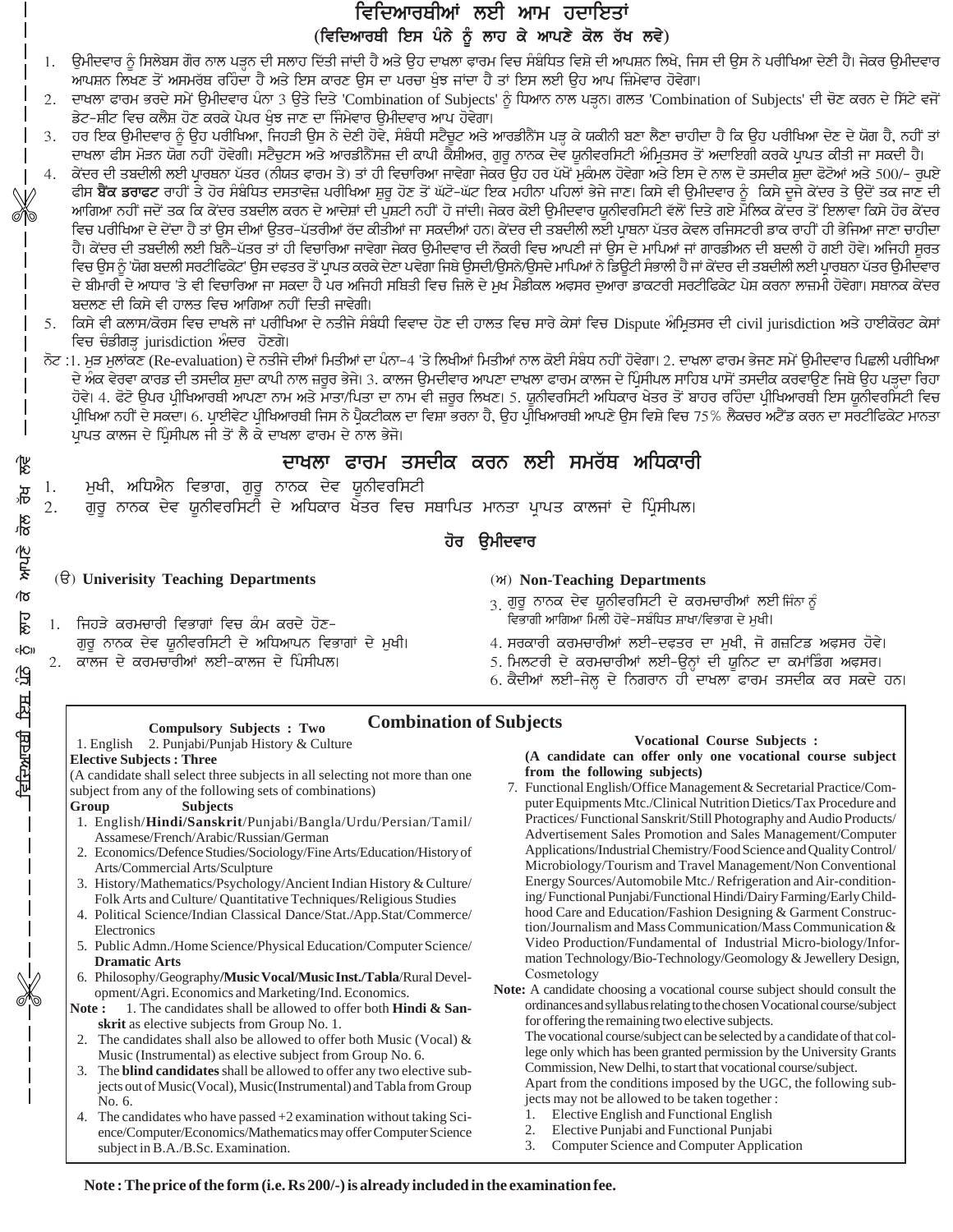### ਨਤੀਜਾ ਦੇਰ ਨਾਲ ਨਿਕਲਣ ਦੀ ਸੂਰਤ ਵਿ**ਚ**

 $(1)$  ਨਤੀਜਾ ਨਿਕਲਣ ਤੋਂ 12 ਦਿਨ ਦੇ ਵਿੱਚ-ਵਿੱਚ ਕੋਈ ਲੇਟ ਫੀਸ ਨਹੀਂ ਲਈ ਜਾਵੇਗੀ।

(2) ਨਤੀਜਾ ਨਿਕਲਣ ਤੋਂ 13 ਤੋਂ 24 ਦਿਨ ਤੱਕ 250/-ਰੁਪਏ ਲੇਟ ਫੀਸ, 25 ਤੋਂ 40 ਦਿਨਾਂ ਦੇ ਦਰਮਿਆਨ 500/-ਰੁਪੈ ਲੇਟ ਫੀਸ ਅਤੇ 41 ਤੋਂ 55 ਦਿਨਾਂ

ਦੇ ਦਰਮਿਆਨ 1000/– ਰੁਪਏ ਲੇਟ ਫੀਸ ਵਸੁਲੀ ਜਾਵੇਗੀ।

### **2. PIs dI dr:**

ਪਰੀਖਿਆ ਦੀ ਫੀਸ ਵਾਪਸੀ ਯੋਗ ਨਹੀਂ ਹੈ। ਉਮੀਦਵਾਰਾਂ ਨੂੰ ਸਲਾਹ ਦਿੱਤੀ ਜਾਂਦੀ ਹੈ ਕਿ ਉਹ ਸਬੰਧਤ ਅਧਿਆਦੇਸ਼ ਅਤੇ ਸਲੇਬਸ ਨੂੰ ਗੌਰ ਨਾਲ ਵਾਚ ਕੇ ਇਹ ਯਕੀਨੀ ਬਣਾ ਲੈਣ ਕਿ ਓਹ ਪਰੀਖਿਆ ਦੇਣ ਦੇ ਯੋਗ ਹਨ।

**PIs~ :Undergraduate Level Courses with Practical subjects(full subjects including Additional subjects) Rs. 4300/- Undergraduate Level Courses without Practical subjects(full subjects including Additional subjects) Rs. 3300/- Fee for Practical (Compartmen/Improvement/Deficient subjects) Rs. 2500/- Upto two subjects\* Fee for Non Practical (Compartmen/Improvement/Deficient subjects) Rs. 1600/- Upto two subjects\***

**\* For more than two subjects, full fee applicable to private candidates shall be charged.**

### **hor &Is~ :**

| $(1)$ ਰਜਿਸਟਰੇਸ਼ਨ ਫ਼ੀਸ       |            | ਰੁ: 300/- ] ਉਨ੍ਹਾਂ ਸਾਰੇ ਉਮੀਦਵਾਰਾਂ ਤੋਂ ਵਸੂਲੀ ਜਾਵੇਗੀ ਜਿਹੜੇ ਕਿ ਇਸ ਯੂਨੀਵਰਸਿਟੀ ਵਿਖੇ ਪਹਿਲੀ ਵਾਰ ਪਰੀਖਿਆ ਦੇਣਗੇ।      |
|-----------------------------|------------|-------------------------------------------------------------------------------------------------------------|
| $(2)$ ਐਨਰੋਲਮੈਂਟ ਫੀਸ         |            | ਰੁ: 250/– ੂ ਉਨ੍ਹਾਂ ਉਮੀਦਵਾਰਾਂ ਤੋਂ ਵਸੂਲੀ ਜਾਵੇਗੀ ਜਿਨ੍ਹਾਂ ਨੇ ਪੰਜਾਬ ਸਕੂਲ ਸਿਖਿਆ ਬੋਰਡ ਤੋਂ ਸੀਨੀਅਰ ਸੈਕੰਡਰੀ ਦੀ ਪਰੀਖਿਆ |
|                             |            | ਪਾਸ ਕੀਤੀ ਹੋਵੇਗੀ।                                                                                            |
| (3) ਸਪੈਸ਼ਲ ਮਾਈਗਰੇਸ਼ਨ ਫੀਸ    | ਰ: $300/-$ | ਉਨ੍ਹਾਂ ਉਮੀਦਵਾਰਾਂ ਤੋਂ ਵਸੂਲੀ ਜਾਵੇਗੀ ਜਿਨ੍ਹਾਂ ਨੇ ਹੇਠਲੀ ਪਰੀਖਿਆ ਪੰਜਾਬ ਸਕੂਲ ਸਿਖਿਆ                                  |
| (4) ਯੋਗਤਾ ਫ਼ੀਸ              | ਰ: $200/-$ | ਬੋਰਡ ਤੋਂ ਇਲਾਵਾ ਕਿਸੇ ਹੋਰ ਯੂਨੀਵਰਸਿਟੀ/ਬੋਰਡ ਤੋਂ ਪਾਸ ਕੀਤੀ ਹੋਵੇਗੀ।                                                |
| (5) ਸਪੈਸ਼ਲ Verification Fee | $1000/-$   | ਉਨ੍ਹਾਂ ਉਮੀਦਵਾਰਾਂ ਪਾਸੋਂ ਵਸੂਲੀ ਜਾਵੇਗੀ ਜਿਨ੍ਹਾਂ ਨੇ ਹੇਠਲੀ ਪਰੀਖਿਆ ਪੰਜਾਬ ਤੋਂ ਇਲਾਵਾ ਕਿਸੇ ਹੋਰ ਰਾਜ ਤੋਂ ਪਾਸ ਕੀਤੀ ਹੈ।   |
| ਅਦਾਇਗੀ ਦਾ ਢੰਗ               |            |                                                                                                             |
|                             |            |                                                                                                             |

1. ਦਾਖਲਾ ਫਾਰਮ ਸਮੇਤ ਫੀਸ ਦਾ ਬੇਂਕ ਡਰਾਫਟ ਜੋ **ਰਜਿਸਟਰਾਰ, ਗੁਰੂ ਨਾਨਕ ਦੇਵ ਯੂਨੀਵਰਸਿਟੀ, ਅੰਮ੍ਰਿਤਸਰ** ਦੇ ਨਾਂ 'ਤੇ ਹੋਵੇ ਅਤੇ ਕੇਵਲ <mark>ਪੰਜਾਬ ਐਂਡ ਸਿੰਧ ਬੈਂਕ, ਗੁਰੂ ਨਾਨਕ ਦੇਵ ਯੁਨੀਵਰਸਿਟੀ</mark> **ਕੈਂਪਸ ਬਾਂਚ, ਅੰਮਿਤਸਰ** ਵਿਖੇ ਜਾਂ **ਸਟੇਟ ਬੈਂਕ ਆਫ ਇੰਡੀਆ, ਪੁਤਲੀਘਰ ਬਾਂਚ, ਅੰਮਿਤਸਰ** ਵਿਖੇ ਅਦਾਇਗੀ ਯੋਗ ਹੋਵੇ, ਯੂਨੀਵਰਸਿਟੀ ਖਜ਼ਾਨਚੀ ਕੋਲ ਅਸਲੀ ਰਸੀਦ ਸਮੇਤ ਜਮ੍ਹਾਂ ਕਰਵਾਏ ਜਾ ਸਕਦੇ ਹਨ ਜਾਂ ਡਾਕ ਰਾਹੀਂ ਭੇਜੇ ਜਾ ਸਕਦੇ ਹਨ। ਬੈਂਕ ਡਰਾਫਟ ਦੇ ਪਿਛਲੇ ਪਾਸੇ ਵਿਦਿਆਰਥੀ ਦਾ ਨਾਂ ਅਤੇ ਪਰਾ ਪਤਾ ਵੀ ਲਿਖਿਆ ਹੋਵੇ।

2. ਜਿਹੜੇ ਵਿਦਿਆਰਬੀ ਬੈਂਕ ਡਰਾਫਟ ਨਾਲ ਦਾਖ਼ਲਾ ਫਾਰਮ ਜਲੰਧਰ ਵਿਖੇ ਜਮਾਂ ਕਰਵਾਉਣਾ ਚਾਹੁਣ, ਉਹ ਦਾਖਲਾ ਫਾਰਮ, ਜਿਸ ਨਾਲ "**ਰਜਿਸਟਰਾਰ, ਗੁਰੂ ਨਾਨਕ ਦੇਵ ਯੂਨੀਵਰਸਿਟੀ**" ਦੇ ੱਹਕ ਵਿਚ ਬੈਂਕ ਡਰਾਫਟ ਬਨਾਉਣ ਜੋ ਕਿ ਜਲੰਧਰ ਵਿਖੇ ਅਦਾਇਗੀ ਯੋਗ ਹੋਵੇ ਅਤੇ ਸੂਚਨਾ ਕੇਂਦਰ **ਗੁਰੂ ਨਾਨਕ ਦੇਵ ਯੂਨੀਵਰਸਿਟੀ ਰਿਜਨਲ ਕੈਂਪਸ ਲੱਧੇਵਾਲੀ ਜਲੰਧਰ ਅਤੇ ਗੁਰੂ ਨਾਨਕ ਦੇਵ ਯੂਨੀਵਰਸਿਟੀ ਕਾਲਜ ਲਾਡੋਵਾਲੀ ਰੋਡ, ਰੇਲਵੇ ਸਟੇਸ਼ਨ ਜਲੰਧਰ ਵਿਖੇ** ਜਮ੍ਹਾਂ ਕਰਵਾ ਸਕਦੇ ਹਨ।

### (ੳ) ਸਾਲਾਨਾ ਪਰੀਖਿਆ ਲਈ ਆਰਜ਼ੀ ਕੇਦਰਾਂ ਦੀ ਸੂਚੀ :

- (1) ਅੰਮ੍ਰਿਤਸਰ, ਤਰਨ ਤਾਰਨ, ਗੁਰਦਾਸਪੁਰ, ਬਟਾਲਾ, ਕਾਦੀਆਂ, ਪਠਾਨਕੋਟ, ਦੀਨਾ ਨਗਰ, ਜਲੰਧਰ, ਕਪੁਰਥਲਾ, ਫਗਵਾੜਾ, ਨਕੋਦਰ, ਨਵਾਂ ਸ਼ਹਿਰ ਦੋਆਬਾ। (ASR, TT, GSP, BAT, QDN, DNN, PKT, JAL, KPT, PHG, NKR, NSRD)
- (2) ਉਪਰੋਕਤ ਪ੍ਰੀਖਿਆ ਕੇਂਦਰਾਂ ਤੋਂ ਇਲਾਵਾ, ਇਸਤ੍ਰੀ ਉਮੀਦਵਾਰ ਹੇਠ ਲਿਖੇ ਕੇਂਦਰਾਂ 'ਚੋਂ ਵੀ ਕੇਂਦਰ ਦੀ ਚੋਣ ਕਰ ਸਕਦੇ ਹਨ। ਸ਼ਰਤ ਇਹ ਹੈ ਕਿ ਉਹ ਉਸ ਇਲਾਕੇ ਵਿਚ ਰਹਿੰਦੇ ਹੋਣ ਅਤੇ ਦਾਖਲਾ ਫਾਰਮ ਸਬੰਧਤ ਕਾਲਜ ਦੇ ਪਿੰਸੀਪਲ ਤੋਂ ਤਸਦੀਕ ਕੀਤਾ ਹੋਇਆ ਹੋਵੇ।

| ਜ਼ਿਲਾ ਅੰਮਿਤਸਰ                       | ਅਜਨਾਲਾ, ਤਰਨਤਾਰਨ, ਪੱਟੀ ਰਈਆ (AJN, TT, PT, RYA)          |
|-------------------------------------|-------------------------------------------------------|
| ਜ਼ਿਲਾ ਗੁਰਦਾਸਪੁਰ                     | ਬਟਾਲਾ, ਦੀਨਾ ਨਗਰ, ਕਾਦੀਆਂ, ਧਾਰੀਵਾਲ (BAT, DNN, QDN, DHL) |
| ਜ਼ਿਲਾ ਜਲੰਧਰ                         | : ਨਕੋਦਰ (NKD)                                         |
|                                     |                                                       |
| ਜ਼ਿਲਾ ਨਵਾਂ ਸ਼ਹਿਰ ਦੋਆਬਾ : ਬੰਗਾ (BNG) |                                                       |
|                                     |                                                       |

(ਅ) ਸਪਲੀਮੈਂਟਰੀ ਪਰੀਖਿਆ ਲਈ ਪਰੀਖਿਆ ਕੇਂਦਰਾਂ ਦੀ ਸੂਚੀ :

ਅੰਮ੍ਰਿਤਸਰ, ਤਰਨ ਤਾਰਨ, ਗੁਰਦਾਸਪੁਰ, ਬਟਾਲਾ, ਪਠਾਨਕੋਟ, ਜਲੰਧਰ, ਕਪੂਰਥਲਾ, ਫਗਵਾੜਾ, ਨਵਾਂ ਸ਼ਹਿਰ। (ASR, TT, GSP, BAT, PKT, JAL, KPT, PHG, NSRD)

- (1) ਉਪਰੋਕਤ ਤੋਂ ਇਲਾਵਾ ਹੇਠ ਲਿਖੇ ਪਰੀਖਿਆ ਕੇਂਦਰ ਉਮੀਦਵਾਰਾਂ ਦੀ ਗਿਣਤੀ ਢੁਕਵੀਂ ਮਾਤਰਾ ਵਿਚ ਹੋਣ ਤੇ ਬਣਾਏ ਜਾ ਸਕਦੇ ਹਨ :-ਪਠਾਨਕੋਟ, ਫਗਵਾੜਾ (PKT,PHG)
- (2) ਇਨ੍ਹਾਂ ਪਰੀਖਿਆ ਕੇਂਦਰਾਂ ਦੀ ਆਪਸ਼ਨ ਦੇਣ ਵਾਲੇ ਪ੍ਰੀਖਿਆਰਥਆਂ ਨੂੰ ਸਲਾਹ ਦਿਤੀ ਜਾਂਦੀ ਹੈ ਕਿ ਉਹ ਇਨ੍ਹਾਂ ਕੇਂਦਰਾਂ ਤੋਂ ਇਲਾਵਾ ਅੰਮ੍ਰਿਤਸਰ, ਗੁਰਦਾਸਪੁਰ, ਜਲੰਧਰ, ਕਪੂਰਥਲਾ, ਨਵਾਂ ਸ਼ਹਿਰ ਦੋਆਬਾ ਵਿਚੋਂ ਆਪਣੀ ਆਪਸ਼ਨ ਜ਼ਰੂਰ ਦੇਣ।
- **(ੲ)** (1) ਜੇਕਰ ਅਧਿਆਦੇਸ਼ ਅਧੀਨ ਉਮੀਦਵਾਰਾਂ ਦੀ ਗਿਣਤੀ ਨਿਰਧਾਰਤ ਸੀਮਾ ਤਕ ਨਾ ਹੋਵੇ ਜਾਂ ਕੋਈ ਹੋਰ ਪ੍ਰਬੰਧਕੀ ਕਾਰਣਾਂ ਕਰਕੇ, ਇਨ੍ਹਾਂ ਕੇਂਦਰਾਂ ਵਿਚੋਂ ਕਿਸੇ ਵੀ ਕੇਂਦਰ ਨੂੰ ਰੱਦ ਕਰਨ ਦੇ ਅਧਿਕਾਰ ਯੂਨੀਵਰਸਿਟੀ ਕੋਲ ਹਨ।
	- (2) ਉਮੀਦਵਾਰਾਂ ਵਲੋਂ ਚੁਣਿਆ ਗਿਆ ਕੇਂਦਰ ਤਾਂ ਹੀ ਅਲਾਟ ਕੀਤਾ ਜਾਵੇਗਾ ਜੇਕਰ ਉਥੇ ਥਾਂ ਉਪਲਬਧ ਹੋਵੇਗੀ। ਯੂਨੀਵਰਸਿਟੀ ਨੂੰ ਇਹ ਅਧਿਕਾਰ ਹੈ ਕਿ ਉਮੀਦਵਾਰਾਂ ਵਲੋਂ ਮੰਗੇ ਹੋਏ ਕੇਂਦਰਾਂ